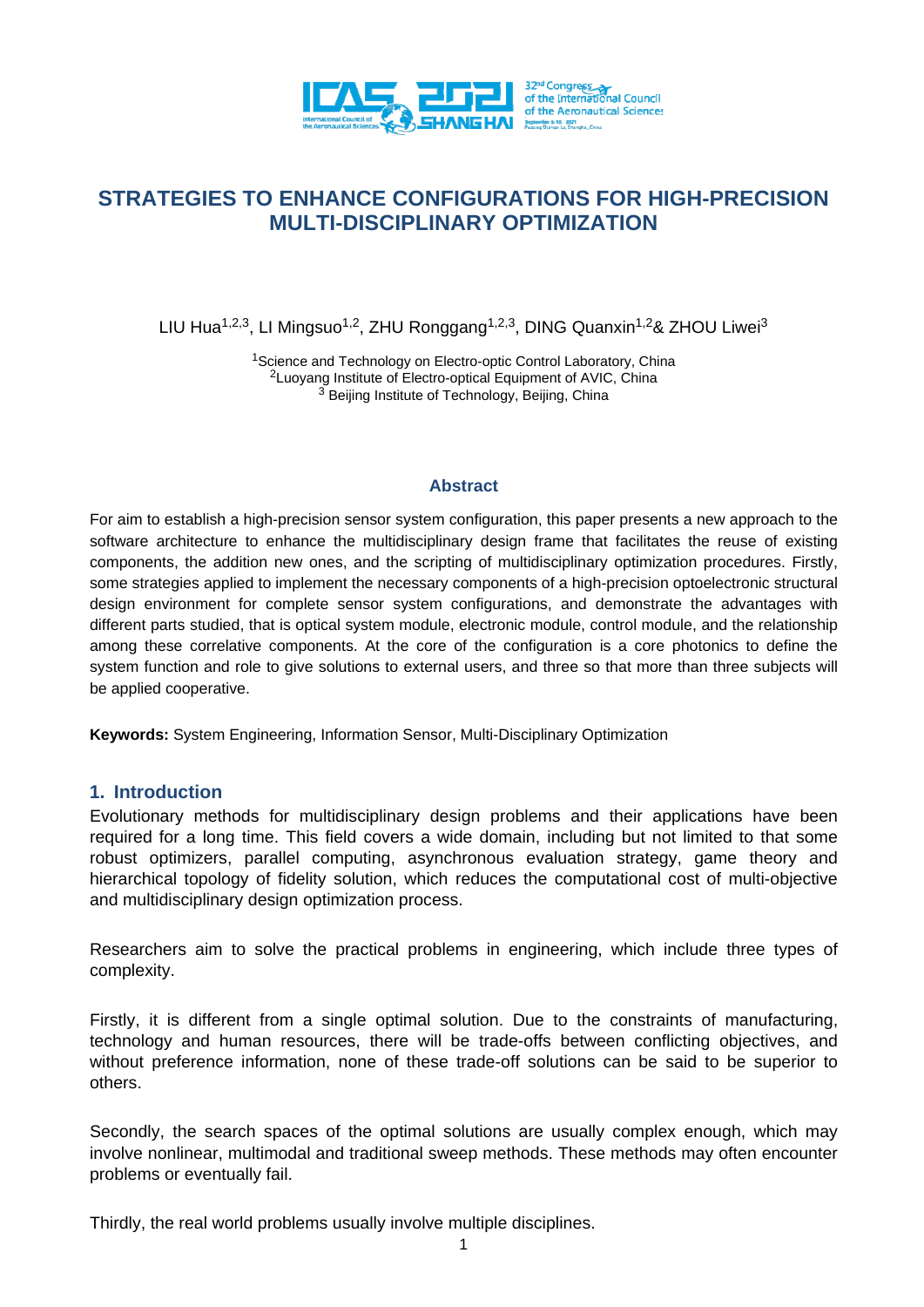## **2. Methods**

#### 2.1 Solutions

The selection of optimal architecture is a great significance what to provide effective solutions for MDO problems, because an MDO architecture can find feasible solutions and other invalid solutions without consuming huge computational costs. Researchers have developed two algorithms that is the adaptive algorithm A and the adaptive algorithm A+.

#### 2.2 The adaptive algorithm A

The concept is widely used in the field of optimization, and can be understood as a standard method. It can be expressed as:

Hypothesis, 
$$
f_A(z, y(x, y, z))
$$
  
Achieve,  $g_A(z, y(x, y, z)) \le 0$ 

Here,  $f_A(z, y(x, y, z))$  is the objective function; and  $g_A(z, y(x, y, z))$  represents the constraints of all systems or disciplines.

This method can be described as,



Figure1 – The adaptive algorithm A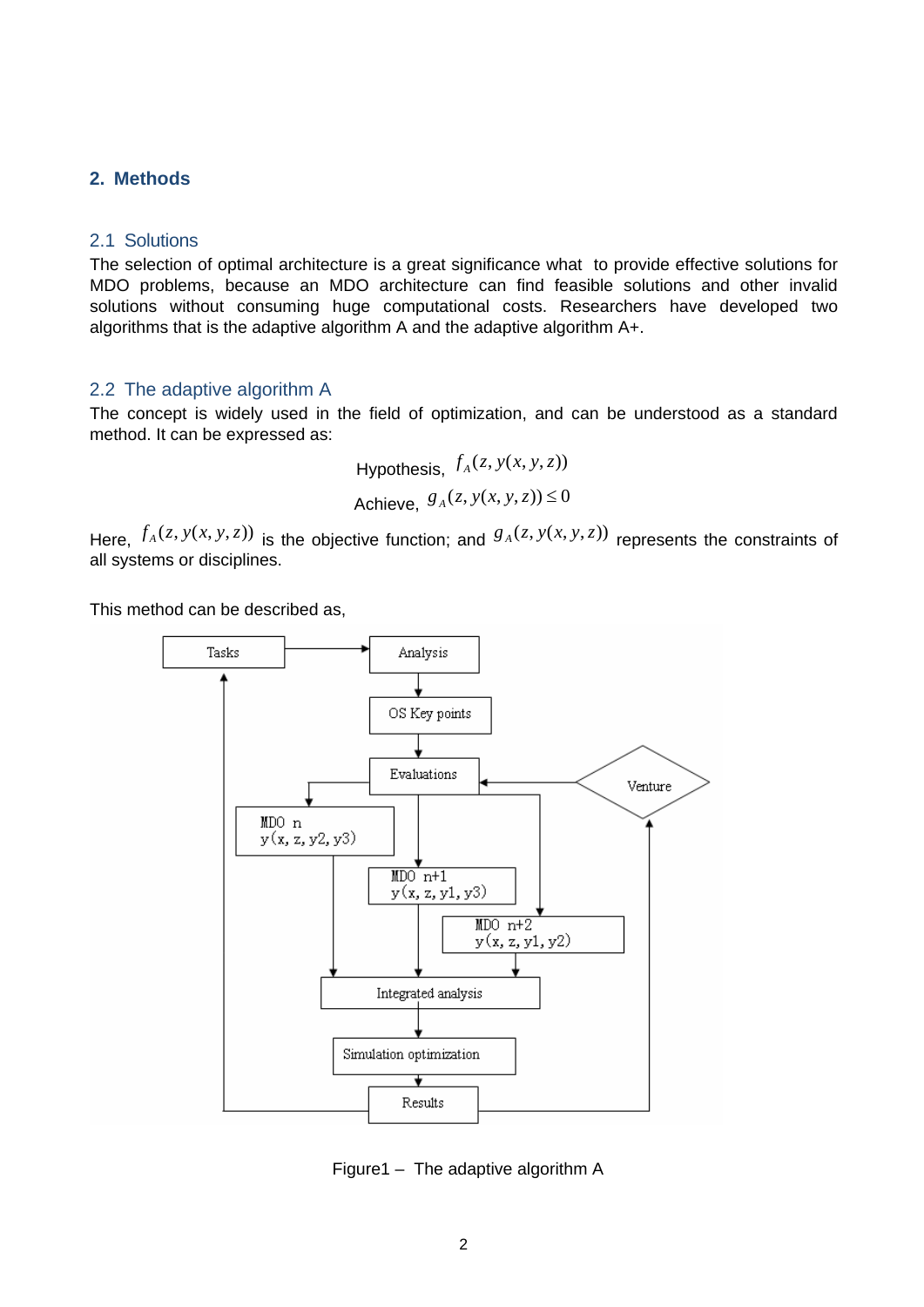#### 2.3 The adaptive algorithm A+

The system ensures the feasibility of multidisciplinary design by determining the corresponding objectives of subsystems, optimizing the coordination level, and sharing the design variables that meet the compatibility constraints.

Through self space optimization, each module controls its own design variable space and makes its own region constraints. Each module does not need to have a deep understanding of the design variables of other groups. The goal of each self spatial analysis is to make the values of interdisciplinary variables consistent with other groups. Then, a system level optimization is carried out to ensure the compatibility of the global solution, meet the interdisciplinary constraints, and minimize the objective function.



Figure2 – The adaptive algorithm  $A+$ 

## 2.4 Optimizations

The basic methods of general optimization are depended on the systems in their configuration, design, and optimization of the core of the whole system, while the mathematical model of a target. To establish a criterion strictly, in order to establish appropriate evaluation function, so that the optimization in a core system is extended to the whole system optimization method. See Figure 3.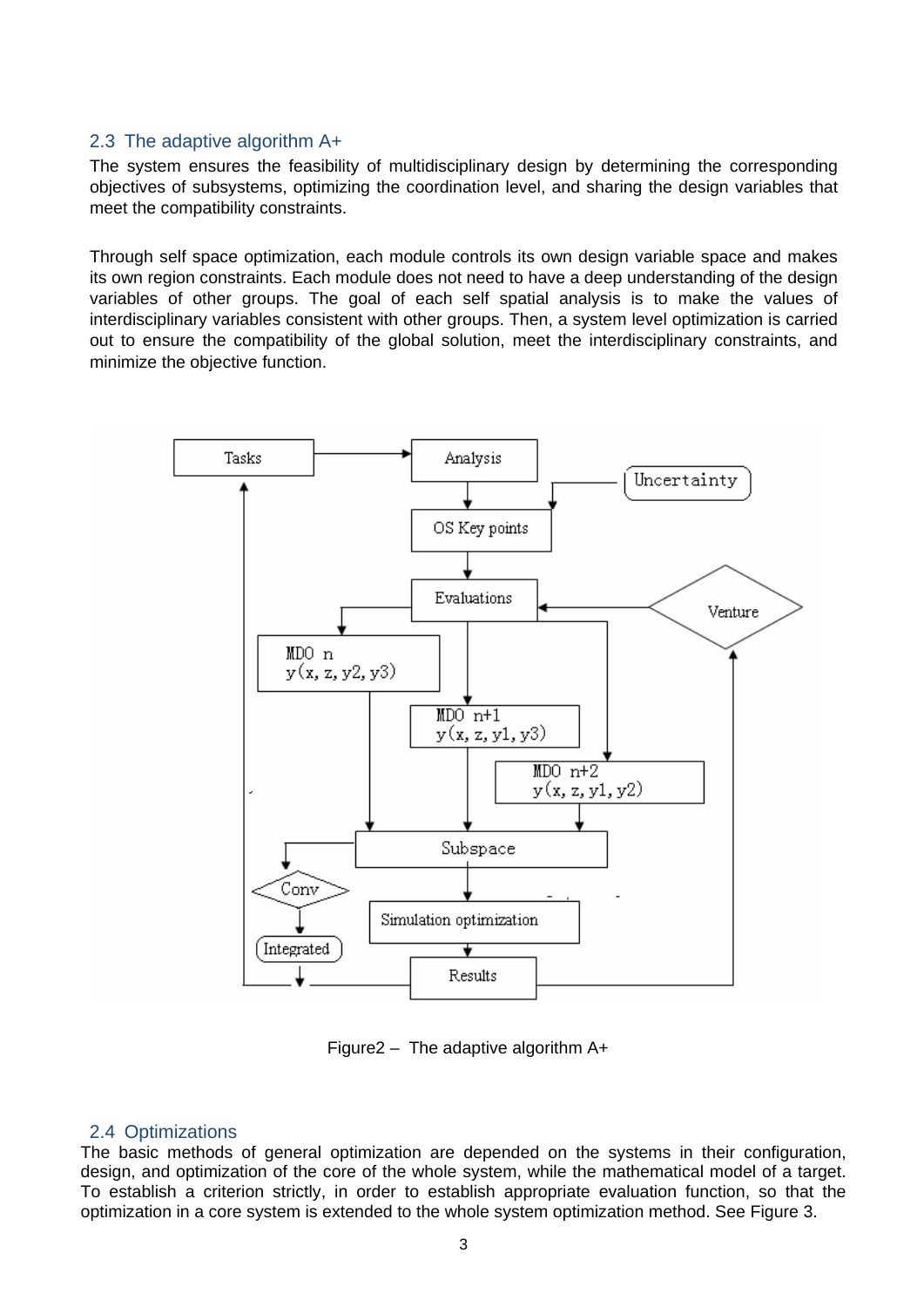

Figure3 – Optimizations

#### **3. Results**

Aberration analysis of compound system is a comprehensive analysis of static error and dynamic error. From the simulation results, it is mainly to observe the change of the MTF value of the system, and the trend of its rising and descending can be used as an important criterion to distinguish the influence of the optimization of the system. As shown in Figure 4, the effect of the optimization is expressed.



Figure4 – Results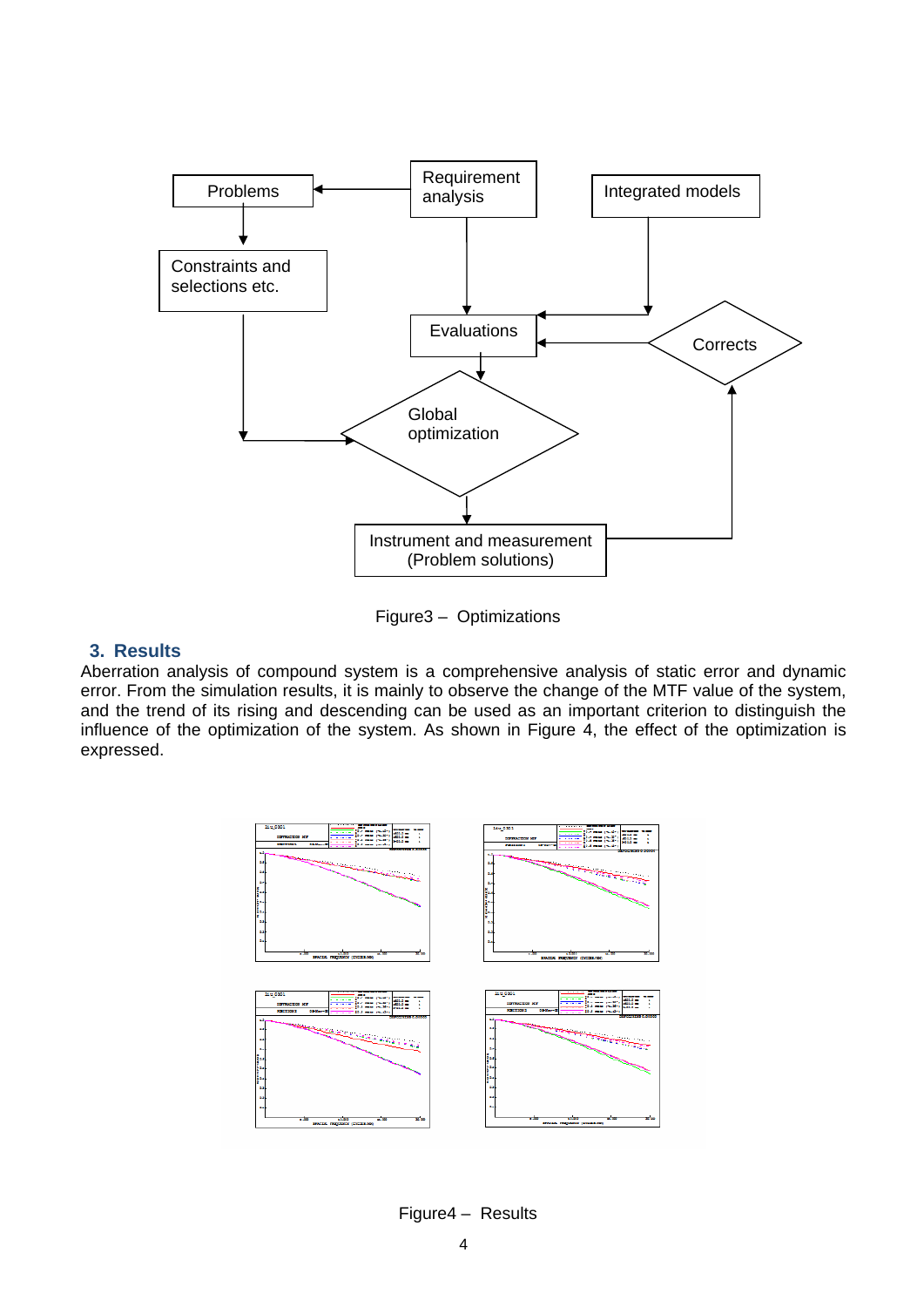After the efforts to the establishment of the simulation and judgment in photoelectric system performance of the system level criterion, especially on which mean the Modulate the transform function, referred to as MTF, and root mean square, referred to as RMS, and the Point spread function, referred to as PSF. The results showed systematically that, the integration of the photoelectric sensor control system, in terms of the criterion index can meet the application requirements, not only in the MTF, RMS, PSF etc, but also achieve significant advantages in the volume, weight, system efficiency reached significant advantages. In the module control level on the simulation results show that, the simulation results show that, firstly, the decentralized and joint filter can be designed in different order of complexity which has higher precision as we wish, and secondly, the relationship between system model and their parameters in different situations, such as mobile speed, path distance and so on is analysis logically and quantitatively. Multiple configuration photoelectric control system calculated in optimization is recommended as the most efficient and economical method, while by used to improve the sensors performance in system level.

Results presented for system-level-configuration analysis and verified the consistency and conservancy of the load transfers. The new software procedure showed that it can be handled.

To achieve the goal of having the design optimization capability that we developed in the past in our new configuration we are currently developing modules for sensitivity analysis and extending our system models which shows the benefit of multi discipline optimization.

#### **4. Conclusions**

This paper introduces a kind of effective adaptive methods for MDO, which are the adaptive algorithm A and the adaptive algorithm A+, and their general framework and the effective applications. The cases and engineering applications of multi-objective and multidisciplinary design optimization are proposed. It provides a theoretical base and some valuable experiences for the following engineering projects.

The main advantages are as follows,

Firstly, the target variability is reduced by controlling uncertain parameters.

Secondly, robust design results provide better choices for designers.

Thirdly, it is expected to provide effective applications in a wider field, and even subvert the traditional R & D concept.

#### **References**

- [1] Born M. and Wolf E., *Principles of Optics*, Cambridge Press, Oxford, 2005.
- [2] Walter G. Driscoll, William Vaughan, *Handbook of Optics*, McGraw-Hill Book Company, 2003.
- [3] Goodman J.W., *Introduction to Fourier Optics (3rd)*, McGraw Hill, New York, 2011.